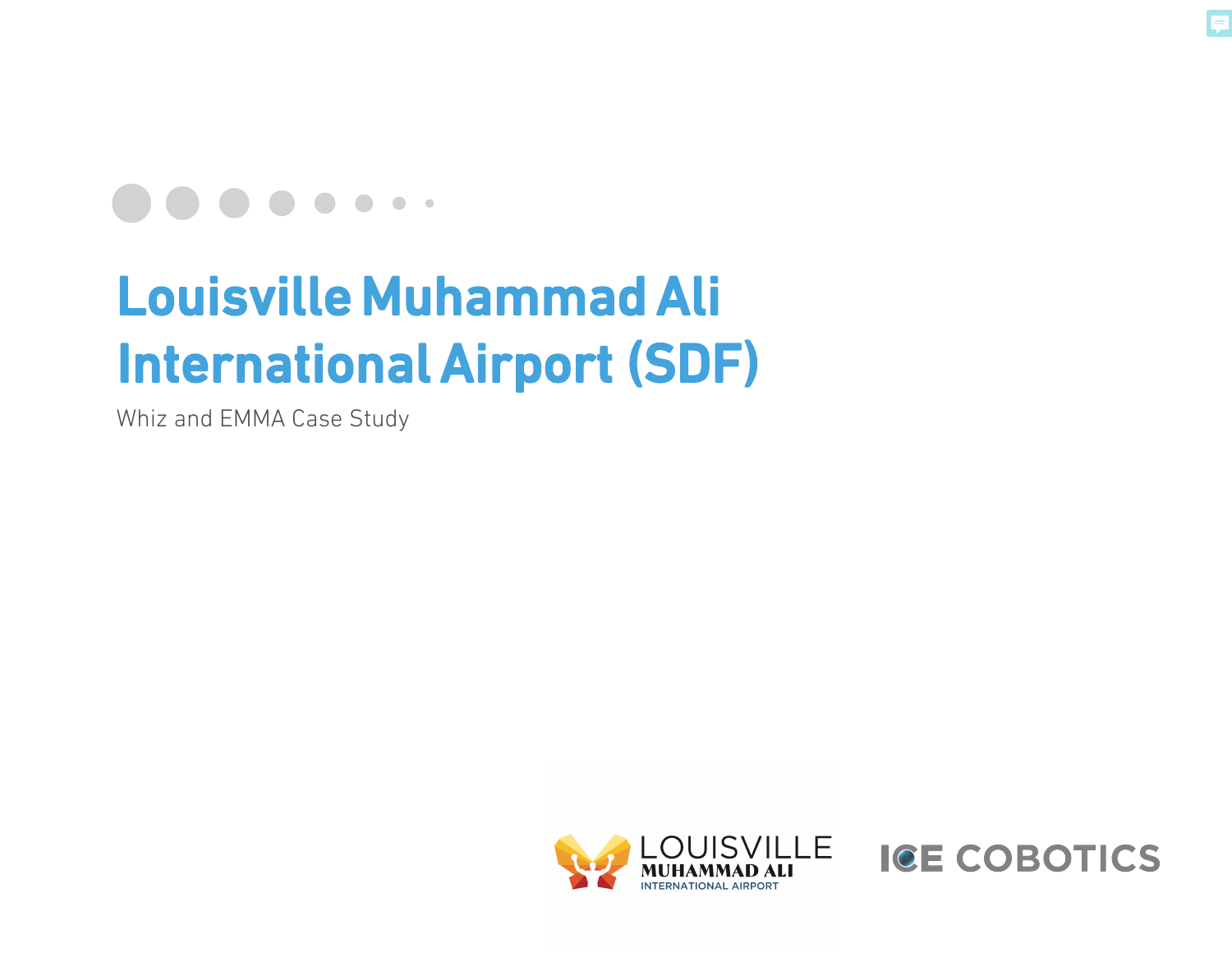**OVERVIEW**

## Cleanliness is Top Priority.

"We have 180,000 square feet of flooring and our goal is to have it cleaned every single day for our passengers."

Darrell Watson, Vice President of Strategy and Innovation The Louisville Muhammad Ali International Airport (SDF) is a 360,000 square foot facility with 180,000 square feet of flooring that sits on 1,500 acres. In 2019, the airport saw over 4.2 million people pass through its doors along with over 5 billion pounds of cargo. The airport is home to UPS Worldport, their international air express hub and is the second busiest airport in North America in terms of cargo traffic.

Darrell Watson is the Vice President of Strategy and Innovation. His job requirements consist of overseeing terminal operations, airfield operations, marketing, air service development and public relations, on top of innovative strategies the airport is trying to implement. Airport cleanliness falls under his job responsibilities and he works closely with Director of Terminal Operations, Greg Bunten to ensure cleanliness of the terminal is top priority.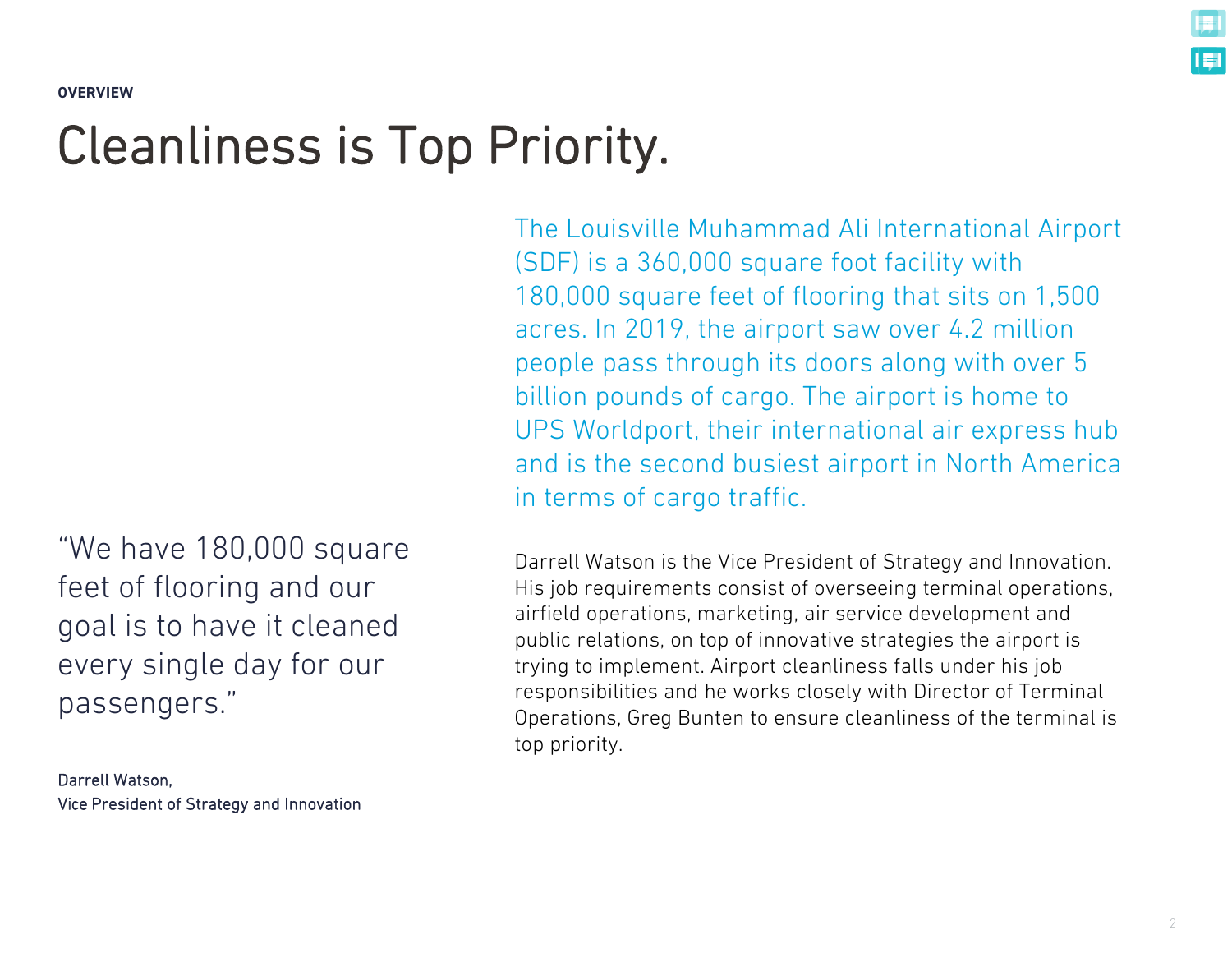

#### **THE CHALLENGE**

# Efficient Processes.

The challenge for the cleaning team is simply the size and nature of the business. The airport is open 24 hours a day 7 days a week and there is never a down time when the staff can get in and complete a large floor cleaning. "This means we need to be really efficient in our cleaning process and be respectful of the passenger traffic throughout the facility," says Watson.

The airport has multiple types of flooring surfaces that need cleaning each day, a large majority of which is hard surface flooring. However, there is a significant amount of carpeted flooring in each of the gate hold areas for each airline.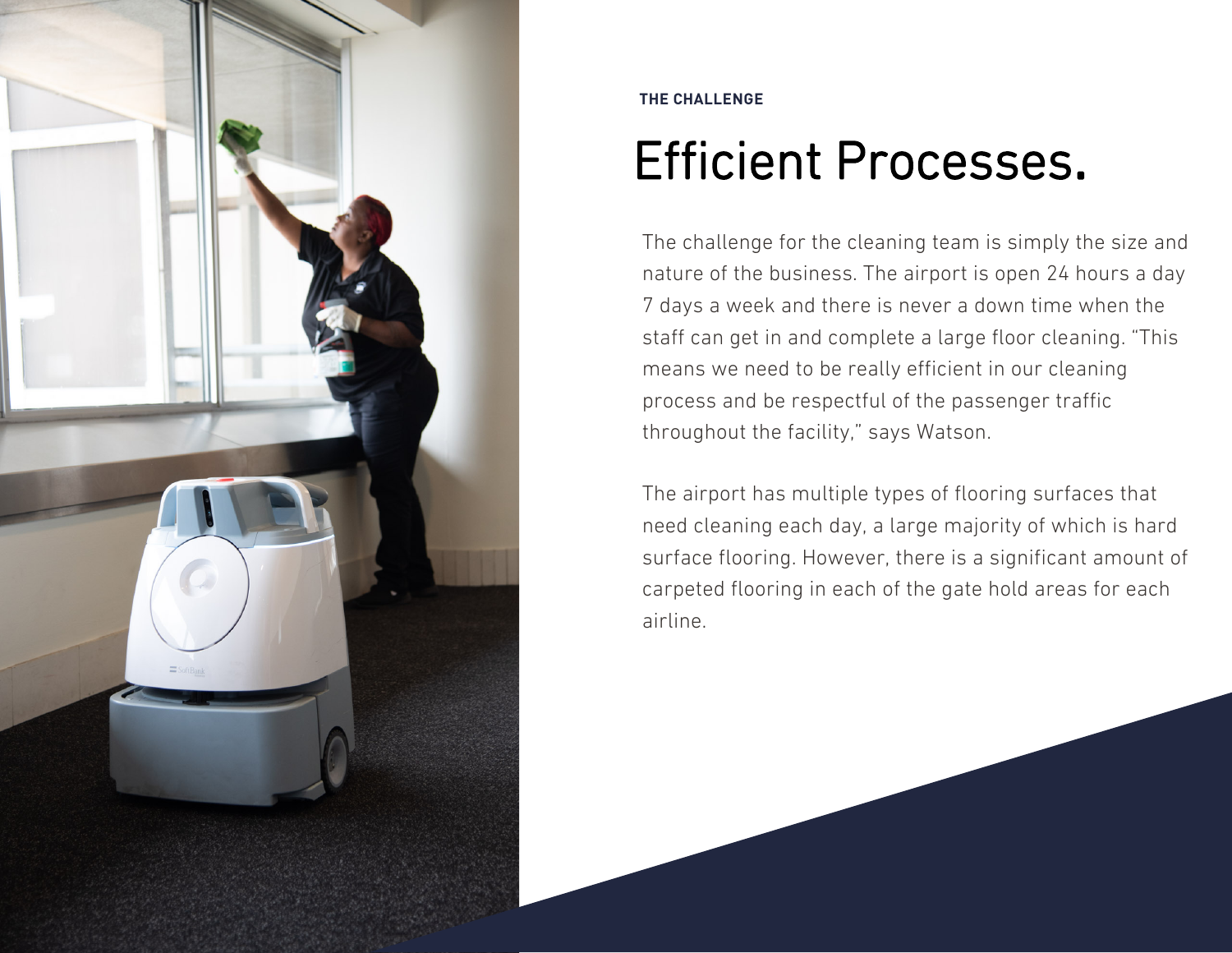#### **THE SOLUTION**

### Innovation.

Partnering with ICE Cobotics and bringing on two units of Whiz and two units of EMMA was part of the strategic plan for addressing the time constraints and amount of space to be cleaned.

"As an organization we are always striving to find innovative solutions that drive process improvement and create employee efficiencies in the workforce" and adding Whiz and EMMA is a solution that made sense.

Watson and his staff are always working to make Louisville's airport environment as pleasant as possible for passengers. A unique part of adding Whiz and EMMA to work alongside staff is that the robots can be left to work on the floors while staff can focus on the higher priority cleaning tasks.